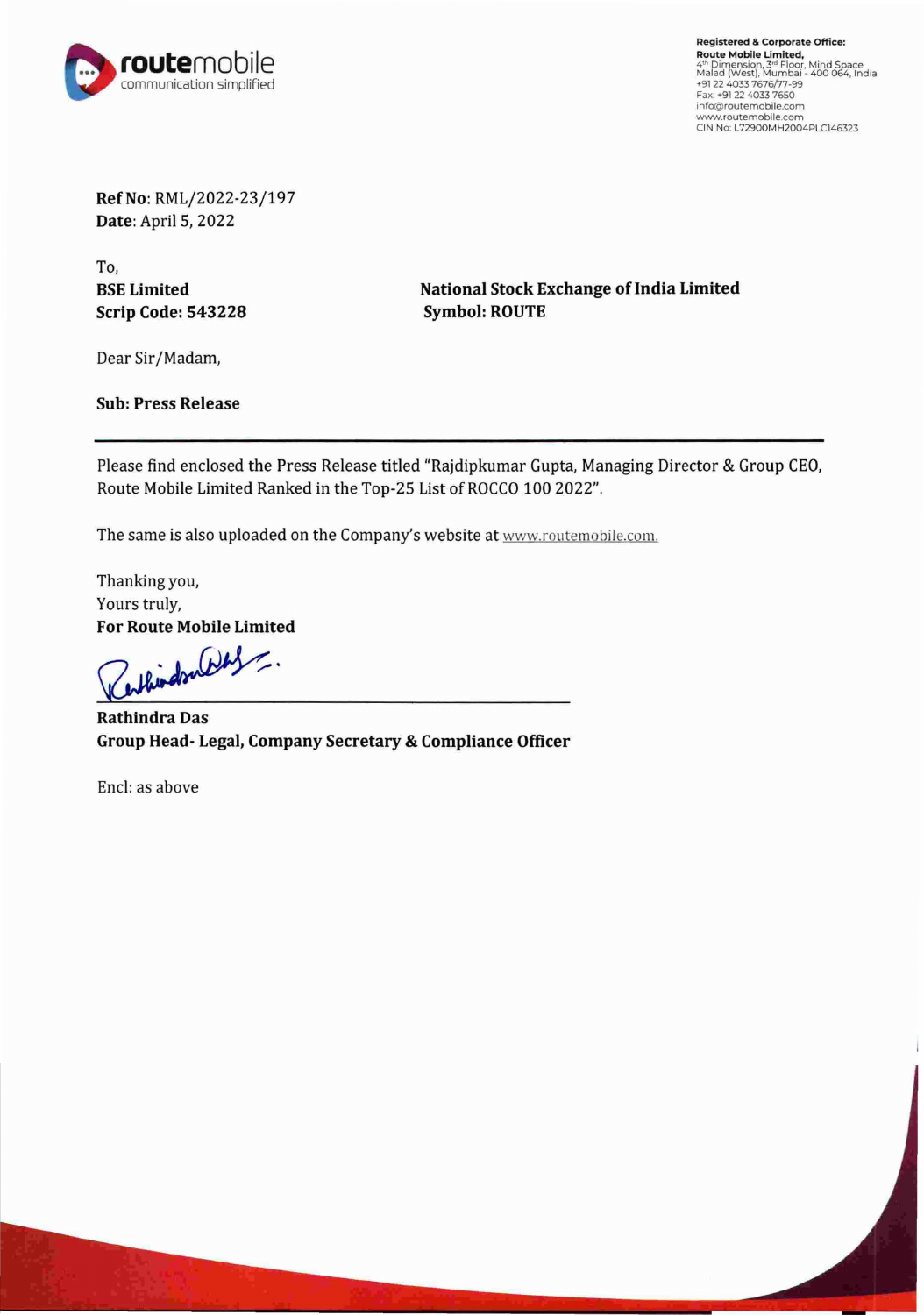

# **Rajdipkumar Gupta, Managing Director & Group CEO, Route Mobile Limited Ranked in the Top-25 List of ROCCO 100 2022**

**Mumbai, April 5, 2022:** Route Mobile Limited ("Route Mobile"), one of the leading CPaaS (Communication Platform as a Service) providers to enterprises, over-the-top ("OTT") players, and mobile network operators, announced that, Mr. Rajdipkumar Gupta, Managing Director & Group CEO, Route Mobile has been recognized by global benchmarking company ROCCO Research for his outstanding contribution to the telecom industry. Mr. Gupta has been ranked in the Top-25 List of the ROCCO 100 2022, which endorses prominent members of the industry for their contribution to the telecom industry.

**Rajdipkumar Gupta, Managing Director and Group CEO, Route Mobile Limited** said, "I am delighted and humbled to receive this recognition from ROCCO Research. To be recognized amongst peers in the telecom industry is a testimony for our efforts of simplifying communications by constantly innovating in the CPaaS segment, enabling enterprises and brands to deliver superlative customer experience (CX). I sincerely thank all our partners, customers & judges who believed in me. It serves as great motivation to continue innovating in this field."

**Jason Bryan, CEO, ROCCO Research** said, "This is yet another feather in the cap for Route Mobile. For the last few years, Route Mobile has been consistently featured as a Top Vendor in ROCCO's Global Vendor Benchmarking for A2P SMS Messaging. This year, Rajdipkumar Gupta has featured in the Top 25 of the ROCCO 100. His contribution to the sector, the company's growth, business confidence in the brand, are all what makes him a wonderful role model to the industry."

ROCCO 100 was introduced in 2019 as a research project to recognize and applaud the most influential people in the telecom industry. This year, the ROCCO 100 was judged by Moira Scerri, Lecturer at University of Sydney, Wangeci Kanjama, CFO of M-Pesa (Kenya), Dimple Kaul, Servant Leader of Indic Academy India and Stephanie Fleury, TV Presenter at CNN Brazil. Nominations were announced in October 2021, followed by a 100-day voting period in which judges used a methodology comprising three factors of analysis along with the justifications provided by the voters.

# **About Route Mobile Limited:** (www.routemobile.com) **BSE: 543228; NSE: ROUTE)**

Established in 2004, Route Mobile Limited ("RML") is a cloud communications platform service provider, catering to enterprises, over-the-top (OTT) players, and mobile network operators (MNO). RML's portfolio comprises solutions in messaging, voice, email, SMS filtering, analytics, and monetization. RML has a diverse enterprise client base across a broad range of industries including social media companies, banks and financial institutions, e-commerce entities, and travel aggregators. RML is headquartered in Mumbai, India with a global presence in Asia Pacific, Middle East, Africa, Europe, and North America.

#### **About Rocco Group:**

ROCCO Group ("ROCCO") comprises of three companies ROCCO Research, ROCCO Strategy, ROCCO U which specializes in Research, Consulting and Education. ROCCO has been providing independent